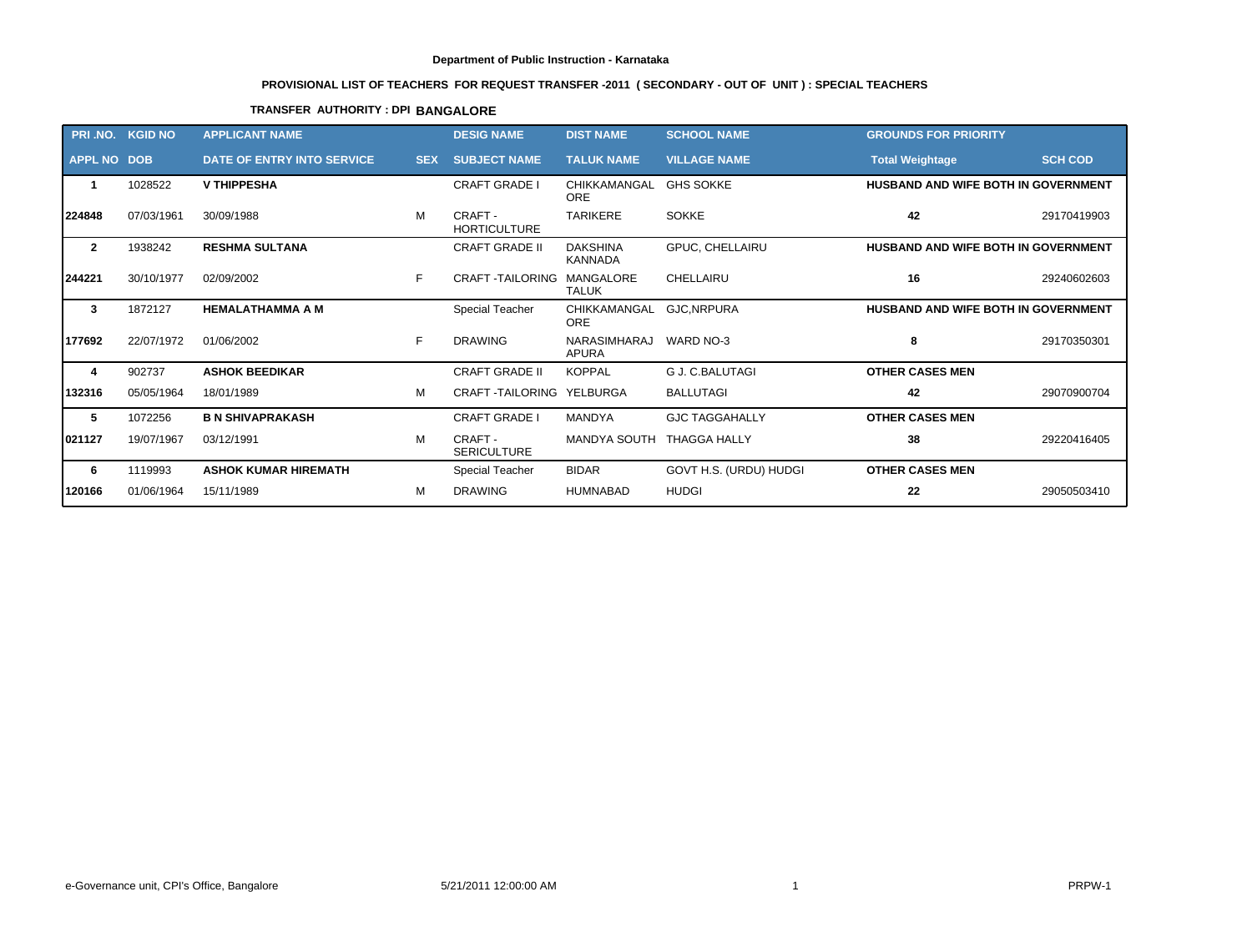# **PROVISIONAL LIST OF TEACHERS FOR REQUEST TRANSFER -2011 ( SECONDARY - OUT OF UNIT ) : SPECIAL TEACHERS**

## **TRANSFER AUTHORITY : DPI MYSORE**

| PRI .NO.           | <b>KGID NO</b> | <b>APPLICANT NAME</b>      |            | <b>DESIG NAME</b>              | <b>DIST NAME</b>  | <b>SCHOOL NAME</b>         | <b>GROUNDS FOR PRIORITY</b>          |                |
|--------------------|----------------|----------------------------|------------|--------------------------------|-------------------|----------------------------|--------------------------------------|----------------|
| <b>APPL NO DOB</b> |                | DATE OF ENTRY INTO SERVICE | <b>SEX</b> | <b>SUBJECT NAME</b>            | <b>TALUK NAME</b> | <b>VILLAGE NAME</b>        | <b>Total Weightage</b>               | <b>SCH COD</b> |
|                    | 1147393        | <b>G CHRISTINA BABITHA</b> |            | <b>CRAFT GRADE I</b>           | <b>KOLAR</b>      | <b>GHS GONAMAKANAHALLI</b> | <b>HUSBAND OR WIFE IN GOVERNMENT</b> |                |
| 115993             | 03/02/1970     | 26/11/1999                 |            | CRAFT-TAILORING KGF            |                   | WARD35                     | 21                                   | 29191311701    |
| $\mathbf{2}$       | 1937343        | <b>U A SHIVALINGAIAH</b>   |            | <b>CRAFT GRADE II</b>          | RAMANAGARA        | G HS ARALALUSANDRA         | <b>HUSBAND OR WIFE IN GOVERNMENT</b> |                |
| 230308             | 20/05/1963     | 04/05/2007                 | м          | CRAFT -<br><b>HORTICULTURE</b> | CHANNAPATNA       | ARALALUSANDRA              | 8                                    | 29210708803    |
| 3                  | 111772         | <b>B D JAVAREGOWDA</b>     |            | Special Teacher                | <b>BIDAR</b>      | <b>GOVT H.S. SASTAPUR</b>  | <b>OTHER CASES MEN</b>               |                |
| 1007178            | 10/12/1958     | 22/11/1989                 | м          | <b>DRAWING</b>                 | BASAVAKALYAN      | SASTAPUR                   | 40                                   | 29050214105    |
| 4                  | 1127258        | <b>PRASAD K</b>            |            | <b>Special Teacher</b>         | <b>SHIMOGA</b>    | <b>GHS GAJANURU</b>        | <b>OTHER CASES MEN</b>               |                |
| 1041662            | 01/05/1960     | 09/02/1984                 | м          | <b>DRAMA</b>                   | SHIMOGA           | GAJANURU                   | 34                                   | 29150517706    |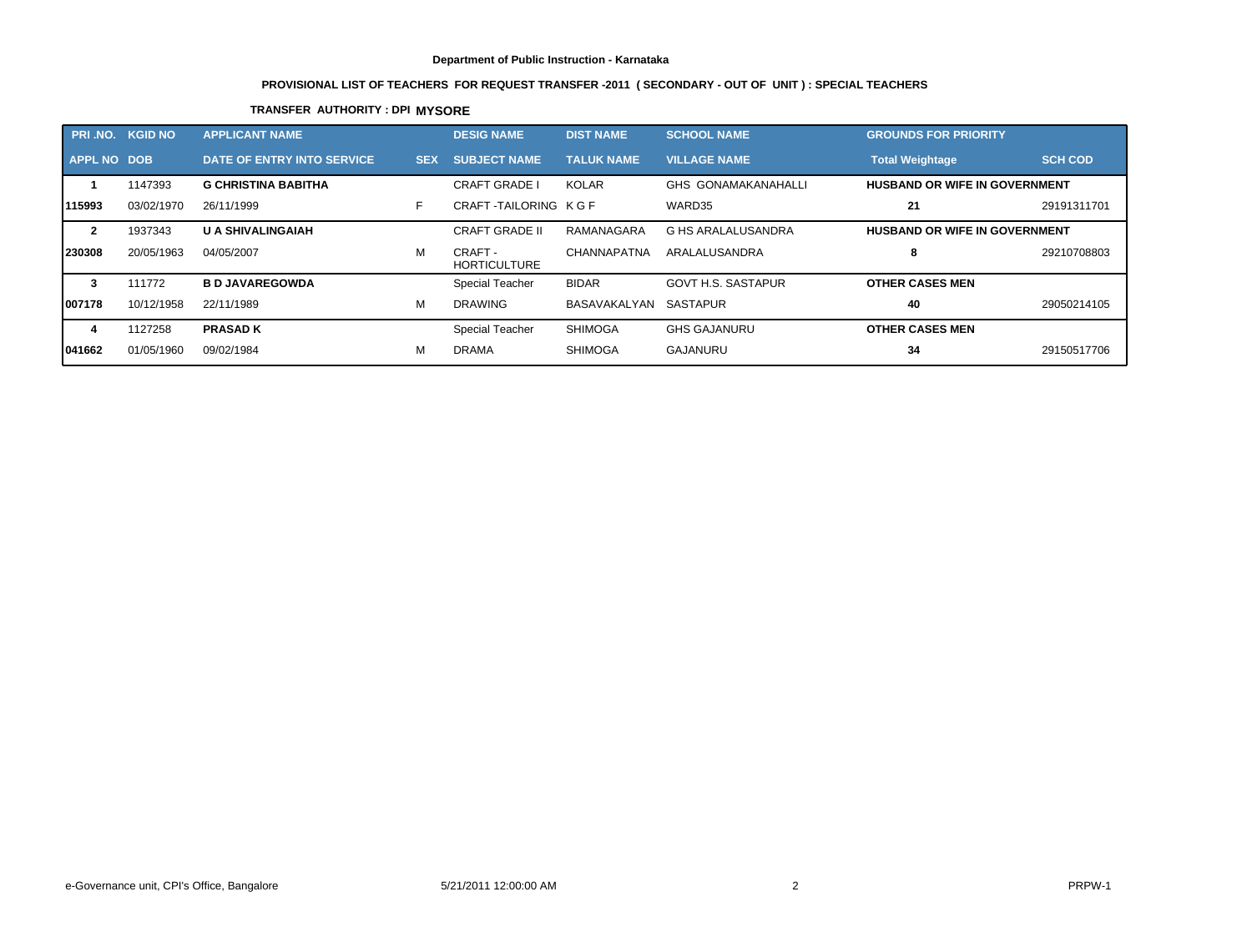# **PROVISIONAL LIST OF TEACHERS FOR REQUEST TRANSFER -2011 ( SECONDARY - OUT OF UNIT ) : SPECIAL TEACHERS**

# **TRANSFER AUTHORITY : DPI BELGAUM**

|                    | PRI.NO. KGID NO | <b>APPLICANT NAME</b>                      |            | <b>DESIG NAME</b>                     | <b>DIST NAME</b>          | <b>SCHOOL NAME</b>                               | <b>GROUNDS FOR PRIORITY</b>          |                |
|--------------------|-----------------|--------------------------------------------|------------|---------------------------------------|---------------------------|--------------------------------------------------|--------------------------------------|----------------|
| <b>APPL NO DOB</b> |                 | DATE OF ENTRY INTO SERVICE                 | <b>SEX</b> | <b>SUBJECT NAME</b>                   | <b>TALUK NAME</b>         | <b>VILLAGE NAME</b>                              | <b>Total Weightage</b>               | <b>SCH COD</b> |
| $\mathbf{1}$       | 1967348         | <b>KUMAR KAMBLE</b>                        |            | <b>Special Teacher</b>                | YADGIRI                   | <b>GHS BALASHETTIHAL</b>                         | <b>TERMINALLY ILL CASES</b>          |                |
| 207406             | 22/07/1974      | 30/07/2005                                 | М          | <b>DRAWING</b>                        | <b>SHORAPUR</b>           | <b>BALASHETTIHAL</b>                             | 10                                   | 29330801902    |
| $\overline{2}$     | 2330094         | <b>TARAMMA BANDU SAYYAD</b>                |            | Special Teacher                       | <b>KODAGU</b>             | <b>GHSMADAPURA</b>                               | <b>TERMINALLY ILL CASES</b>          |                |
| 011165             | 01/06/1977      | 03/11/2008                                 | F.         | <b>DRAWING</b>                        | SOMAVARPET                | <b>KUMBUR</b>                                    | 4                                    | 29250212805    |
| $\mathbf{3}$       | 2254027         | RAJESHKAR M BHARAMAWADEYAR                 |            | <b>Special Teacher</b>                | <b>HAVERI</b>             | GOVT URDU HIGH SCHOOL MASUR TERMINALLY ILL CASES |                                      |                |
| 092555             | 22/06/1973      | 17/12/2008                                 | M          | <b>DRAWING</b>                        | HIREKERUR                 | <b>MASUR</b>                                     | $\overline{4}$                       | 29110708314    |
| 4                  | 1843786         | <b>RANGAPPA</b>                            |            | Education Assistant - MYSORE<br>Craft |                           | GJC HD KOTE                                      | PHISICALLY HANDICAPPED (> 40%)       |                |
| 023838             | 15/08/1962      | 03/06/2002                                 | M          | <b>MUSIC</b>                          | H.D.KOTE                  | H D KOTE WARD-13                                 | 8                                    | 29260334503    |
| 5                  | 1790398         | FAKEERAPPA KUSHNAPPA KAMATAR               |            | Special Teacher                       | DAVANAGERE                | GOVT PU COLLEGE JAGALUR                          | PHISICALLY HANDICAPPED (> 40%)       |                |
| 038720             | 01/07/1973      | 04/09/2002                                 | M          | <b>DRAWING</b>                        | <b>JAGALUR</b>            | JAG WARD NO 11                                   | $\overline{7}$                       | 29140616201    |
| 6                  | 727079          | <b>GURAPPA BHIMAPPA KAMMAR</b>             |            | Special Teacher                       | <b>BAGALKOT</b>           | <b>GHS HIREMAGI</b>                              | HUSBAND AND WIFE BOTH IN GOVERNMENT  |                |
| 127304             | 01/06/1960      | 03/02/1984                                 | М          | CRAFT - WOOD<br><b>CRAFT</b>          | <b>HUNAGUND</b>           | <b>HIRE MAGI</b>                                 | 52                                   | 29020707203    |
| $\overline{7}$     | 1105924         | <b>HEMANTH K DESHPANDE</b>                 |            | Arts Instructor                       | <b>CHITRADURGA</b>        | <b>CTE CHITRADURGA</b>                           | HUSBAND AND WIFE BOTH IN GOVERNMENT  |                |
| 128797             | 22/05/1963      | 02/11/1988                                 | М          | <b>DRAWING</b>                        | <b>CHITRADURGA</b>        | Chitradurga                                      | 41                                   | 29130199998    |
| 8                  | 1193809         | <b>VANNUR M V</b>                          |            | Special Teacher                       | <b>HASSAN</b>             | <b>GJC SOMANAHALLY</b>                           | HUSBAND AND WIFE BOTH IN GOVERNMENT  |                |
| 212012             | 02/10/1958      | 21/03/1991                                 | М          | <b>DRAWING</b>                        | HOLENARASIPU<br><b>RA</b> | SOMANAHALLY                                      | 40                                   | 29230604902    |
| 9                  | 1124369         | <b>HONGAL N P</b>                          |            | <b>Special Teacher</b>                | <b>MADHUGIRI</b>          | <b>GJC SIRA</b>                                  | HUSBAND AND WIFE BOTH IN GOVERNMENT  |                |
| 075823             | 01/08/1963      | 04/10/1988                                 | М          | <b>DRAWING</b>                        | <b>SIRA</b>               | SIRA WARD1                                       | 29                                   | 29180620206    |
| 10                 | 1859041         | <b>MAHADEVI PATIL</b>                      |            | Special Teacher                       | <b>HASSAN</b>             | <b>GJC THATANAHALLY</b>                          | HUSBAND AND WIFE BOTH IN GOVERNMENT  |                |
| 211916             | 14/08/1970      | 01/06/2002                                 | F          | CRAFT-TAILORING HOLENARASIPU          | <b>RA</b>                 | THATANAHALLT                                     | 16                                   | 29230610703    |
| 11                 | 1886601         | KALAKAPPA BANGARAPPA TALAWAR               |            | Special Teacher                       | <b>SIRSI</b>              | NELEKANI GIRLS HIGH SCHOOL                       | HUSBAND AND WIFE BOTH IN GOVERNMENT  |                |
| 231834             | 10/08/1975      | 17/06/2002                                 | М          | <b>DRAWING</b>                        | <b>SIRSI</b>              | WARD27                                           | 8                                    | 29100326501    |
| 12                 | 1919544         | <b>MAHESH D NAIK</b>                       |            | <b>Special Teacher</b>                | <b>SHIMOGA</b>            | <b>GHS HULIDEVARABANA</b>                        | HUSBAND AND WIFE BOTH IN GOVERNMENT  |                |
| 082491             | 18/05/1973      | 23/06/2006                                 | м          | <b>DRAWING</b>                        | <b>SAGAR</b>              | HULIDEVARABANA                                   | 8                                    | 29150331501    |
| 13                 | 1936884         | <b>SANTHOSH KUMAR BADAMIKAR</b>            |            | <b>CRAFT GRADE I</b>                  | <b>RAMANAGARA</b>         | <b>GJC BOYS CHANNAPATNA</b>                      | HUSBAND AND WIFE BOTH IN GOVERNMENT  |                |
| 086436             | 19/06/1970      | 11/03/2006                                 | М          | <b>DRAWING</b>                        | CHANNAPATNA               | CHANNAPATNA TOWN                                 | 5                                    | 29210713066    |
| 14                 | 998323          | <b>SHREESHAIL</b>                          |            | <b>CRAFT GRADE I</b>                  | <b>UDUPI</b>              | <b>GPUC BYNDOOR</b>                              | <b>HUSBAND OR WIFE IN GOVERNMENT</b> |                |
| 063927             | 27/07/1957      | 19/08/1991                                 | м          | CRAFT -<br><b>HORTICULTURE</b>        | <b>BYNDOOR</b>            | YADTHARE                                         | 36                                   | 29160405012    |
| 15                 | 1949336         | DAYANAND BHANDARKAWATE                     |            | Special Teacher                       | <b>DAVANAGERE</b>         | <b>SGB GOVT H.S ANABERU</b>                      | HUSBAND OR WIFE IN GOVERNMENT        |                |
|                    |                 | e-Governance unit, CPI's Office, Bangalore |            | 5/21/2011 12:00:00 AM                 |                           | 3                                                |                                      | PRPW-1         |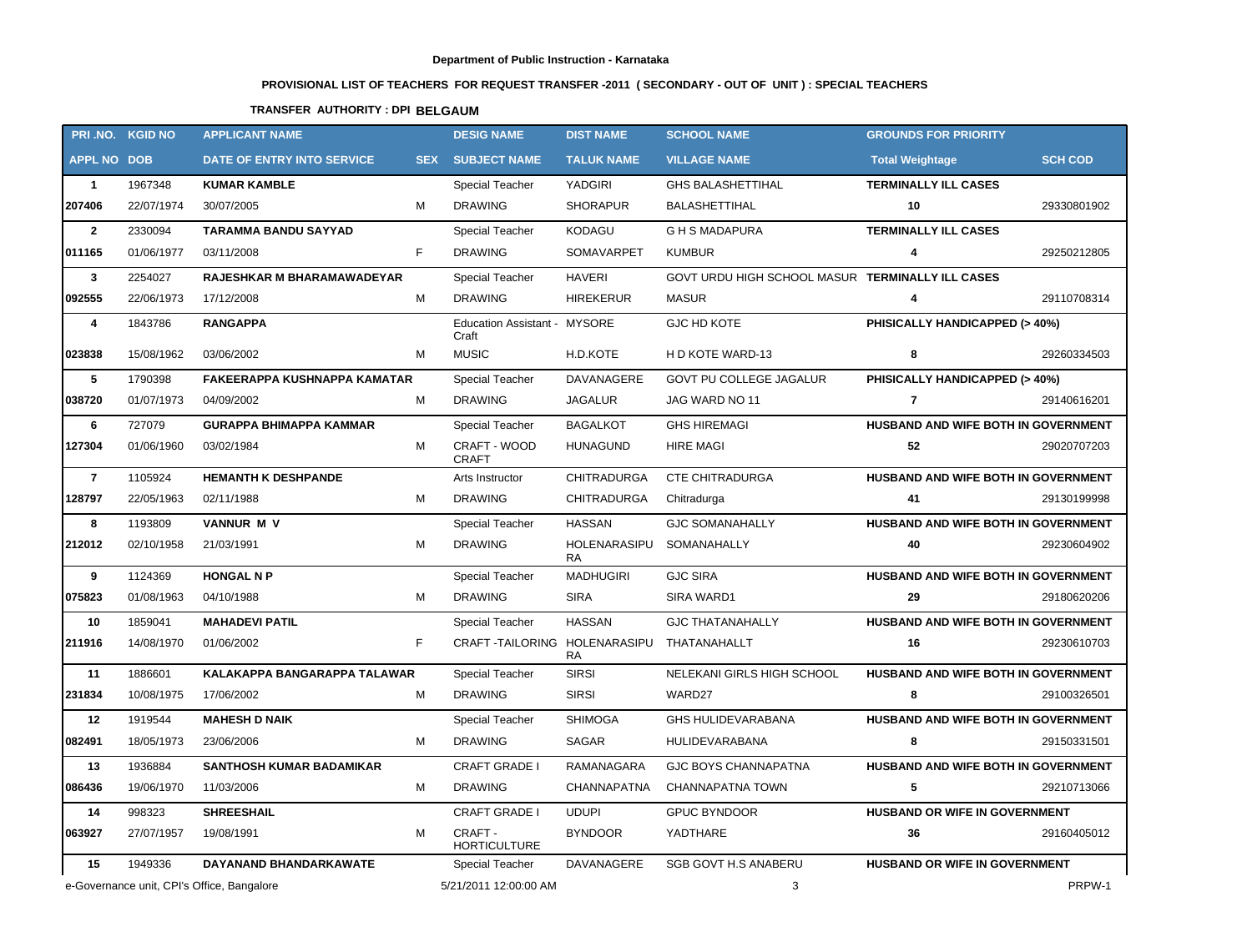| 243118 | 20/06/1969 | 03/06/2004                       | M | <b>DRAWING</b>                 | DAVANAGERE(S) ANABERU      |                                              | 12                                   | 29140307303 |
|--------|------------|----------------------------------|---|--------------------------------|----------------------------|----------------------------------------------|--------------------------------------|-------------|
| 16     | 1959916    | <b>NAGANAGOUDA N PATIL</b>       |   | Special Teacher                | <b>MADHUGIRI</b>           | <b>GHS MARIDASANAHALLY</b>                   | <b>HUSBAND OR WIFE IN GOVERNMENT</b> |             |
| 060163 | 01/05/1966 | 05/12/2005                       | м | <b>DRAWING</b>                 | PAVAGADA                   | MARIDASANAHALLI                              | 10                                   | 29180506603 |
| 17     | 1854484    | <b>SANTHOSH PUJARI</b>           |   | <b>Special Teacher</b>         | <b>TUMKUR</b>              | <b>GBJC BOYS TIPTUR</b>                      | HUSBAND OR WIFE IN GOVERNMENT        |             |
| 237116 | 23/09/1972 | 03/09/2002                       | м | <b>DRAWING</b>                 | <b>TIPTUR</b>              | TIPTUR (TMC) WARD 20                         | 8                                    | 29180824211 |
| 18     | 1950924    | <b>CHANDRASHEKHAR G HORAKERI</b> |   | <b>Special Teacher</b>         | DAVANAGERE                 | GHS-K.KALLAHALLI                             | <b>HUSBAND OR WIFE IN GOVERNMENT</b> |             |
| 240230 | 20/07/1966 | 26/06/2006                       | м | <b>DRAWING</b>                 | HARAPANAHALLI K.KALLAHALLI |                                              | 8                                    | 29140703603 |
| 19     | 2160608    | DUNDAPPA MAHADEV KANKANAWADI     |   | Special Teacher                | DAVANAGERE                 | <b>GJC - KULAMBI KUNDUR</b>                  | <b>HUSBAND OR WIFE IN GOVERNMENT</b> |             |
| 142740 | 01/06/1976 | 02/07/2007                       | м | <b>DRAWING</b>                 | <b>HONNALI</b>             | <b>KUNDUR</b>                                | 6                                    | 29140503305 |
| 20     | 2381371    | <b>VASANT SALI</b>               |   | Special Teacher                | <b>TUMKUR</b>              | <b>GHS HITHALAHALLI MUTT</b><br>HITTALAHALLI | <b>HUSBAND OR WIFE IN GOVERNMENT</b> |             |
| 116525 | 21/07/1975 | 12/10/2007                       | м | <b>DRAWING</b>                 | <b>KUNIGAL</b>             | HITHALAHALLI                                 | 6                                    | 29181024602 |
| 21     | 1028466    | <b>L M BADIGER</b>               |   | <b>Special Teacher</b>         | <b>TUMKUR</b>              | <b>GPUC NAGASANDRA</b>                       | <b>OTHER CASES MEN</b>               |             |
| 023944 | 22/05/1957 | 31/10/1988                       | м | CRAFT - WOOD<br><b>CRAFT</b>   | <b>KUNIGAL</b>             | NAGASANDRA                                   | 42                                   | 29181010204 |
| 22     | 902794     | <b>SHANKAR J LAMANI</b>          |   | <b>CRAFT GRADE II</b>          | YADGIRI                    | <b>GJC NARAYANPUR</b>                        | <b>OTHER CASES MEN</b>               |             |
| 242346 | 01/06/1957 | 23/11/1988                       | м | CRAFT-<br><b>HORTICULTURE</b>  | <b>SHORAPUR</b>            | NARAYANPUR                                   | 42                                   | 29330816708 |
| 23     | 902794     | <b>SHANKAR J LAMANI</b>          |   | <b>CRAFT GRADE II</b>          | YADGIRI                    | <b>GJC NARAYANPUR</b>                        | <b>OTHER CASES MEN</b>               |             |
| 247466 | 01/06/1957 | 23/11/1988                       | M | CRAFT -<br><b>HORTICULTURE</b> | <b>SHORAPUR</b>            | <b>NARAYANPUR</b>                            | 42                                   | 29330816708 |
| 24     | 1191934    | <b>ASHOK METIGOUDAR</b>          |   | Special Teacher                | <b>KOPPAL</b>              | <b>GHS MALAGITTI</b>                         | <b>OTHER CASES MEN</b>               |             |
| 017166 | 01/06/1957 | 04/11/1989                       | м | CRAFT -<br><b>HORTICULTURE</b> | <b>KUSTAGI</b>             | <b>MALAGITTI</b>                             | 42                                   | 29070410302 |
| 25     | 1138134    | <b>K B NANDEPPAGOUDAR</b>        |   | <b>Special Teacher</b>         | YADGIRI                    | <b>GHS GIRLS KEMBHAVI</b>                    | <b>OTHER CASES MEN</b>               |             |
| 045603 | 01/04/1962 | 20/11/1989                       | м | <b>DRAWING</b>                 | <b>SHORAPUR</b>            | KEMBHAVI                                     | 42                                   | 29330811720 |
| 26     | 1099644    | RAMACHANDRA YALLAPPA KATHI       |   | <b>CRAFT GRADE I</b>           | <b>CHIKKODI</b>            | GOVT.H.S.MAVANUR                             | <b>OTHER CASES MEN</b>               |             |
| 238852 | 10/07/1958 | 22/09/1988                       | м | <b>DRAWING</b>                 | <b>HUKKERI</b>             | <b>MAVANUR</b>                               | 38                                   | 29300706659 |
| 27     | 1100256    | <b>ASHOK F KONISAGAR</b>         |   | <b>Special Teacher</b>         | <b>HAVERI</b>              | SRI MURARJI DESAI HS NEGLUR                  | <b>OTHER CASES MEN</b>               |             |
| 232665 | 20/07/1964 | 28/06/1991                       | м | <b>DRAWING</b>                 | <b>HAVERI</b>              | <b>NEGLUR</b>                                | 38                                   | 29110603308 |
| 28     | 1100256    | <b>ASHOK F KONISAGAR</b>         |   | Special Teacher                | <b>HAVERI</b>              | SRI MURARJI DESAI HS NEGLUR                  | <b>OTHER CASES MEN</b>               |             |
| 232665 | 20/07/1964 | 28/06/1991                       | м | <b>DRAWING</b>                 | <b>HAVERI</b>              | <b>NEGLUR</b>                                | 38                                   | 29110603308 |
| 29     | 1053349    | <b>VEERANNA SONAR</b>            |   | Special Teacher                | <b>BIDAR</b>               | GOVT P.U. (GIRLS) CHITGUPPA                  | <b>OTHER CASES MEN</b>               |             |
| 133308 | 01/06/1964 | 03/10/1988                       | м | <b>DRAWING</b>                 | <b>HUMNABAD</b>            | <b>CHITGUPPA</b>                             | 29                                   | 29050501823 |
| 30     | 1149064    | <b>IRAPPA HANAMAPPA PUJAR</b>    |   | Artist                         | <b>KOPPAL</b>              | <b>GHS HANUMANAL</b>                         | <b>OTHER CASES MEN</b>               |             |
| 235014 | 02/12/1961 | 20/09/1991                       | M | <b>DRAWING</b>                 | <b>KUSTAGI</b>             | HANUMANHAL                                   | 28                                   | 29070405006 |